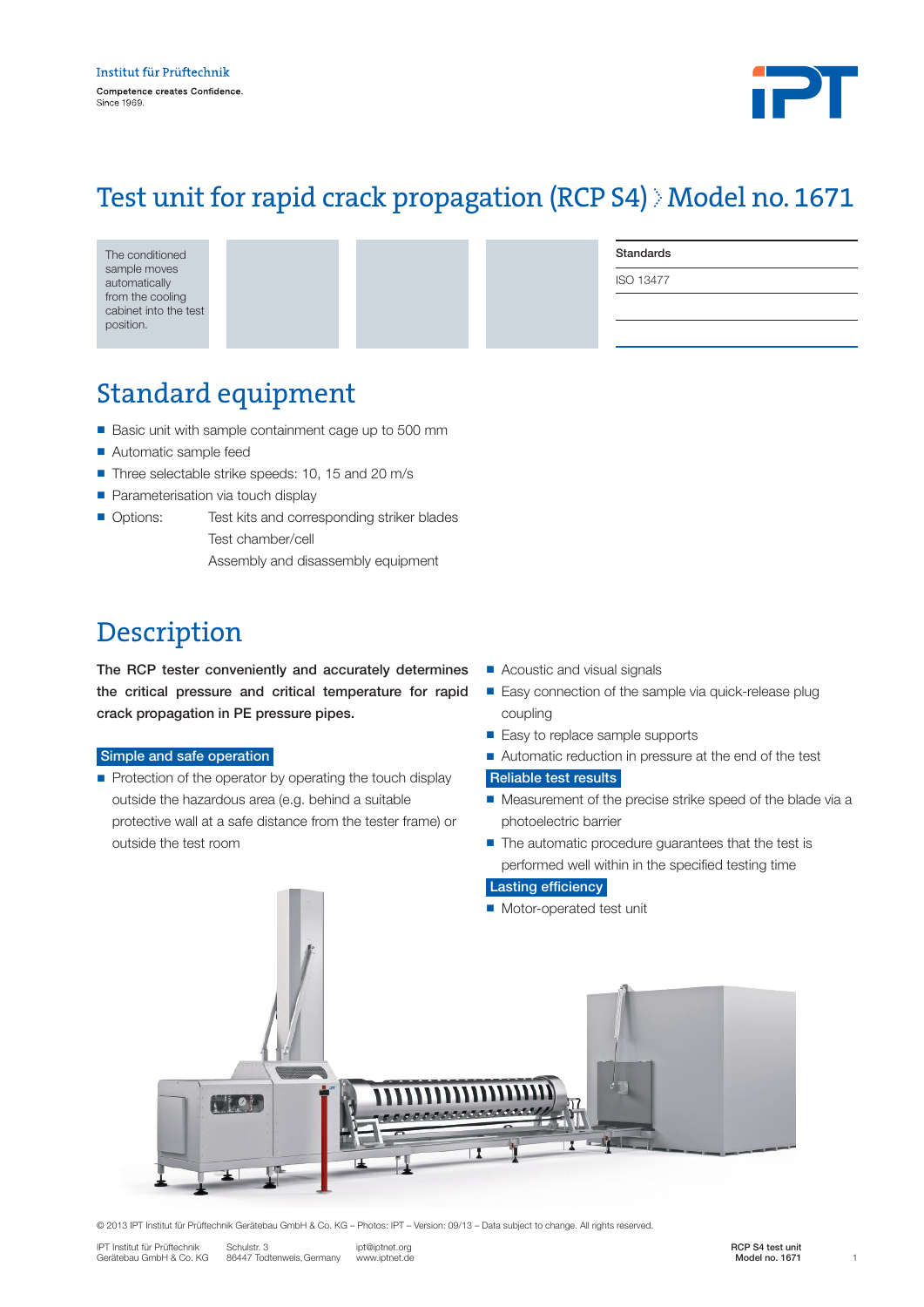

### Version

|                                                                                                                                                                                                                                                                                     |             | V1671-0001                                                                                                                    |
|-------------------------------------------------------------------------------------------------------------------------------------------------------------------------------------------------------------------------------------------------------------------------------------|-------------|-------------------------------------------------------------------------------------------------------------------------------|
| Sample dimensions                                                                                                                                                                                                                                                                   | mm          | $90 - 500$<br>(other dimensions on request)                                                                                   |
| Speed of the striker blade                                                                                                                                                                                                                                                          |             | 3 selectable speeds (10, 15, 20 m/s);<br>generated via pressure springs tensioned by an<br>electric motor                     |
| Measurement of speed                                                                                                                                                                                                                                                                |             | Via photoelectric barrier                                                                                                     |
| Regulation of filling pressure                                                                                                                                                                                                                                                      |             | Manually via pressure reducer                                                                                                 |
| Regulation of test pressure                                                                                                                                                                                                                                                         |             | Controlled by microprocessor                                                                                                  |
| Pressure transducer                                                                                                                                                                                                                                                                 | bar         | Max. 25                                                                                                                       |
| Absolute measuring accuracy                                                                                                                                                                                                                                                         |             | 0.5% of full scale of pressure transducer                                                                                     |
| Operation via                                                                                                                                                                                                                                                                       |             | Touch display                                                                                                                 |
| Pressure adjustment                                                                                                                                                                                                                                                                 |             | Freely selectable                                                                                                             |
| Display of filling pressure                                                                                                                                                                                                                                                         |             | At manometer (max. 25 bar)                                                                                                    |
| Display of test pressure                                                                                                                                                                                                                                                            |             | On touch display                                                                                                              |
| Compressed air supply                                                                                                                                                                                                                                                               |             | From 30-bar external compressed air supply<br>unit (max. 40 bar), min 750 l/min<br>(not included in the scope of delivery!!!) |
| CE conformity                                                                                                                                                                                                                                                                       |             |                                                                                                                               |
| Permissible ambient temperature                                                                                                                                                                                                                                                     | $^{\circ}C$ | $+5$ to $+30$                                                                                                                 |
| Permissible relative humidity                                                                                                                                                                                                                                                       |             | Max. 70%, non-condensing                                                                                                      |
| Noise emission                                                                                                                                                                                                                                                                      |             | $<$ 70 dB(A) at rest,<br>$\geq$ 120 dB (A) when the striker blade strikes the<br>sample (dependent on diameter)               |
| Width of test unit                                                                                                                                                                                                                                                                  | mm          | 170                                                                                                                           |
| Height of test unit                                                                                                                                                                                                                                                                 | mm          | 3500                                                                                                                          |
| Width of control panel                                                                                                                                                                                                                                                              | mm          | 800                                                                                                                           |
| Depth of control panel                                                                                                                                                                                                                                                              | mm          | 480                                                                                                                           |
| Height of control panel                                                                                                                                                                                                                                                             | mm          | 1200                                                                                                                          |
| Voltage data                                                                                                                                                                                                                                                                        |             | 230/400 V, 50/60 Hz<br>(other voltages on request)                                                                            |
| included<br>available/optional<br>$\Box$ eligible<br>- not available<br>$\circ$                                                                                                                                                                                                     |             |                                                                                                                               |
| © 2013 IPT Institut für Prüftechnik Gerätebau GmbH & Co. KG - Photos: IPT - Version: 09/13 - Data subject to change. All rights reserved.<br>IPT Institut für Prüftechnik<br>Schulstr. 3<br>ipt@iptnet.org<br>86447 Todtenweis, Germany<br>www.iptnet.de<br>Gerätebau GmbH & Co. KG |             | RCP S4 test unit<br>$\overline{c}$<br>Model no. 1671                                                                          |